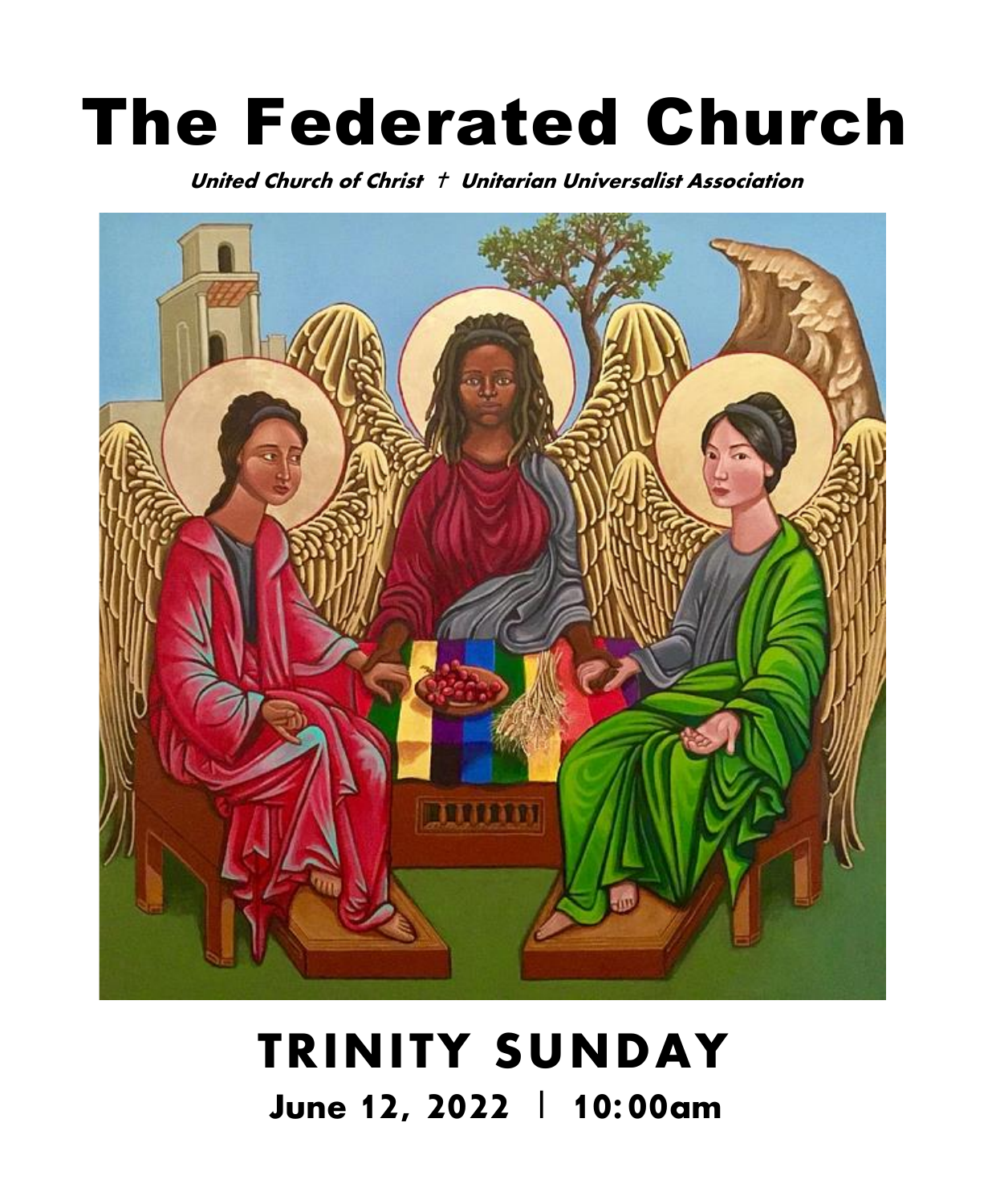"'Circling around' is all we can do. Our speaking of God is a search for similes, analogies, and metaphors. All theological language is an *"'*approximation, offered tentatively in holy awe. We can say, "It's like ...," but we can never say, "It is…" because we are in the realm of transcendence. And we must—absolutely must maintain a fundamental humility before the Great Mystery. If we do not, religion always worships itself and its formulations and never God."

~ Richard Rohr

*The Divine Dance: The Trinity and Your Transformation*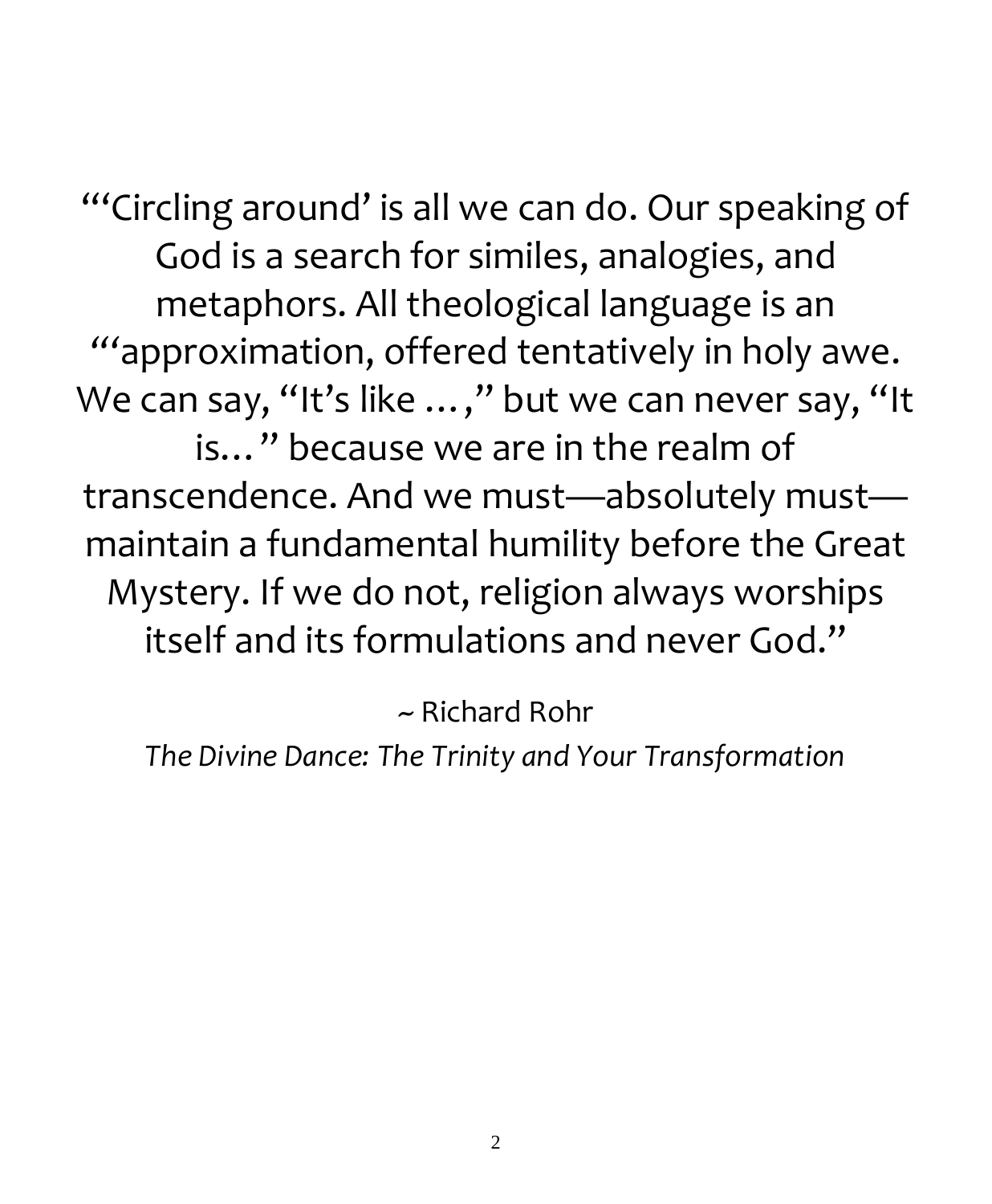### Order of Worship

*All music is from the Black New Century Hymnal in your pew back, unless noted otherwise.*

#### Prelude

#### Welcome

#### \*Passing the Peace

*We invite you to stand while remaining in your pew as you share a sign of God's peace*

\*Gathering Hymn #401 "O God in Whom All Life Begins" *(p. 4)*

#### Centering Moment

#### Silent Prayer & The Lord's Prayer

**Our Father, who art in heaven, hallowed be thy name, Thy kingdom come, Thy will be done on earth as it is in heaven. Give us this day our daily bread, and forgive us our debts, as we forgive our debtors. And lead us not into temptation, but deliver us from evil. For Thine is the kingdom, and the power, and the glory forever. Amen.**

**Sung Response** "Ground and Source of All that Is" *vv. 1 & 2* (*p. 5)*

**Scripture [Exodus 3:1-15,](https://www.biblegateway.com/passage/?search=Exodus+3%3A1-15%2C+John+16%3A12-15&version=NRSVUE) John 16:12-15** 

**Sermon** "Tell the People: I Will Be Who I Will Be"

#### Musical Meditation

#### Our Shared Life & Offering

**Announcements Offertory** 

### \*Doxology

*Praise God from whom all blessings flow. Praise God all creatures here below. Praise God for all that Love has done. Creator, Christ, and Spirit, One. Amen.* Prayer of Dedication

\*Sending Hymn "Womb of Life, and Source of Being" *(p. 6)*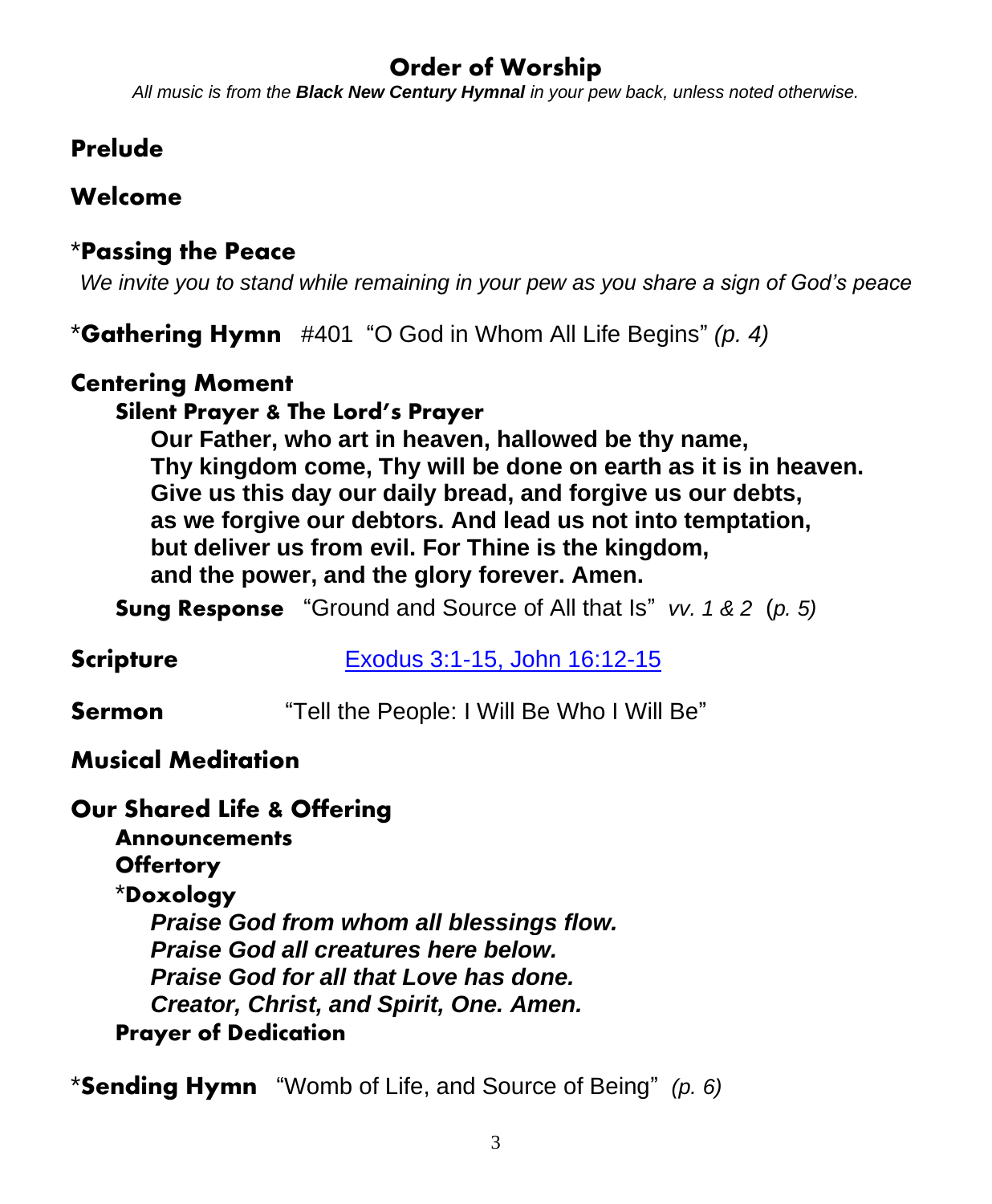#### **Benediction**

#### Postlude

**"O God in Whom All Life Begins"**

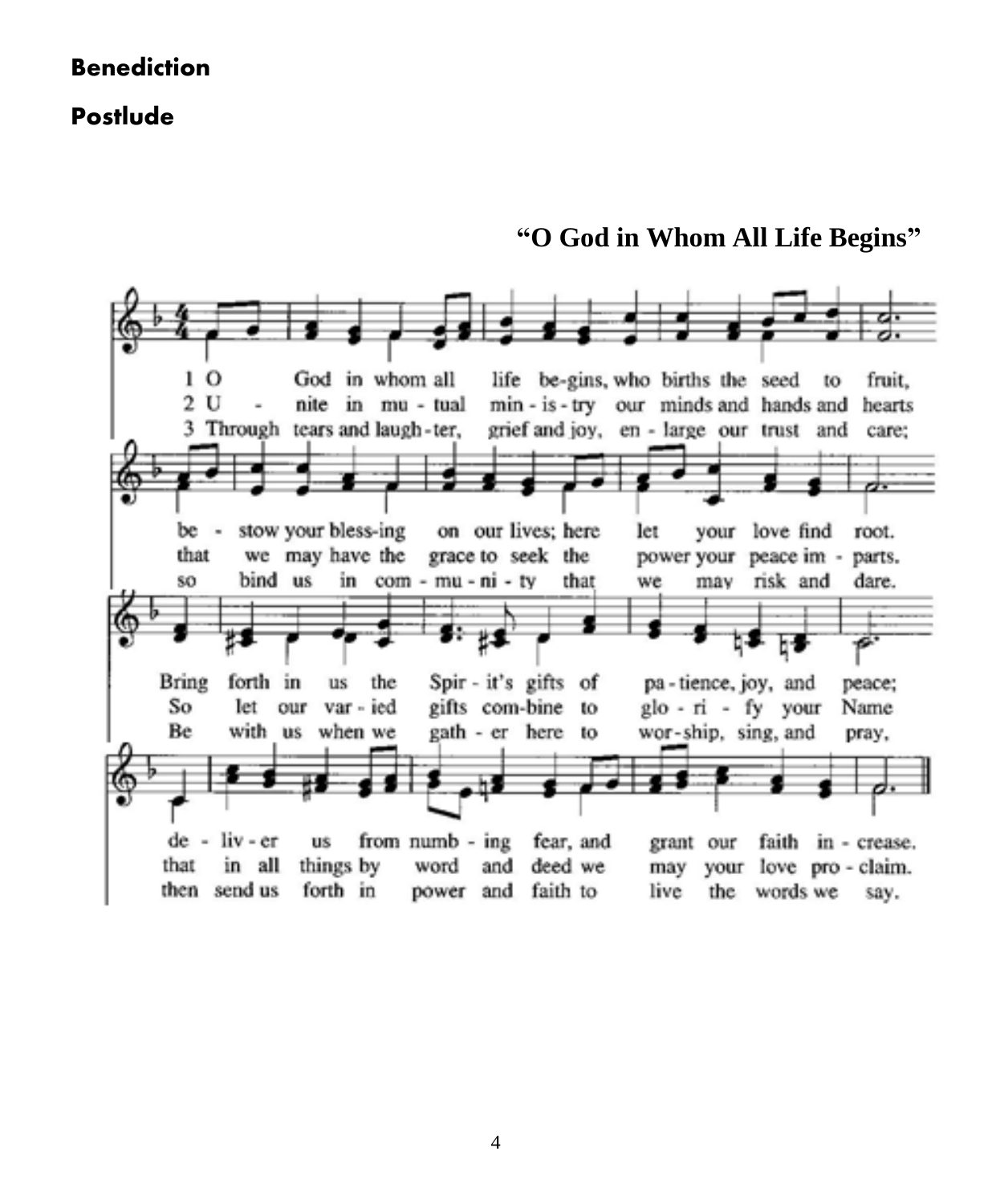#### **"Ground and Source of All that Is"**



©2004 This Here Music (ASCAP) www.thisheremusic.com www.worldmaking.net All rights reserved. Used by permission. Licensed through CCLI.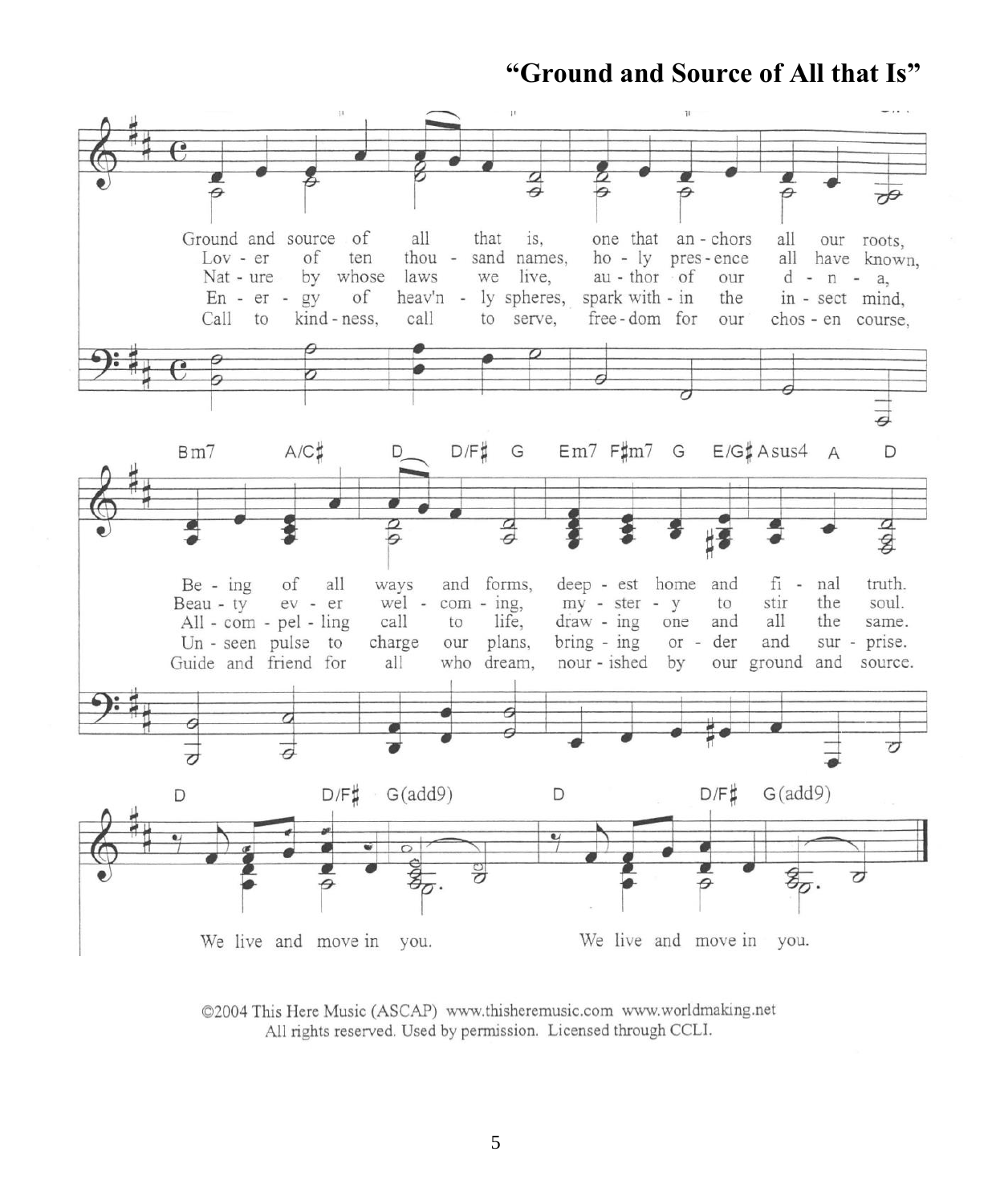#### **"Womb of Life, and Source of Being"**

*sung to tune of Come, O Fount of Every Blessing*

#### *Verse 1*

*Womb of life, and source of being, home of every restless heart In your arms the worlds awakened; you have loved us from the start We, your children gather 'round you, at the table you prepare Sharing stories, tears, and laughter, we are nurtured by your care*

#### *Verse 2*

*Brooding Spirit, move among us; be our partner, be our friend When our memory fails, remind us whose we are, what we intend Labor with us, aid the birthing of the new world yet to be Free of servant, lord, and master, free for love and unity*

#### *Verse 3*

*Mother, Brother, Holy Partner, Father, Spirit, Only Son: We would praise your name forever, one in three, and three in one We would share your life, your passion, share your word of world made new Ever singing, ever praising, one with all, and one with you*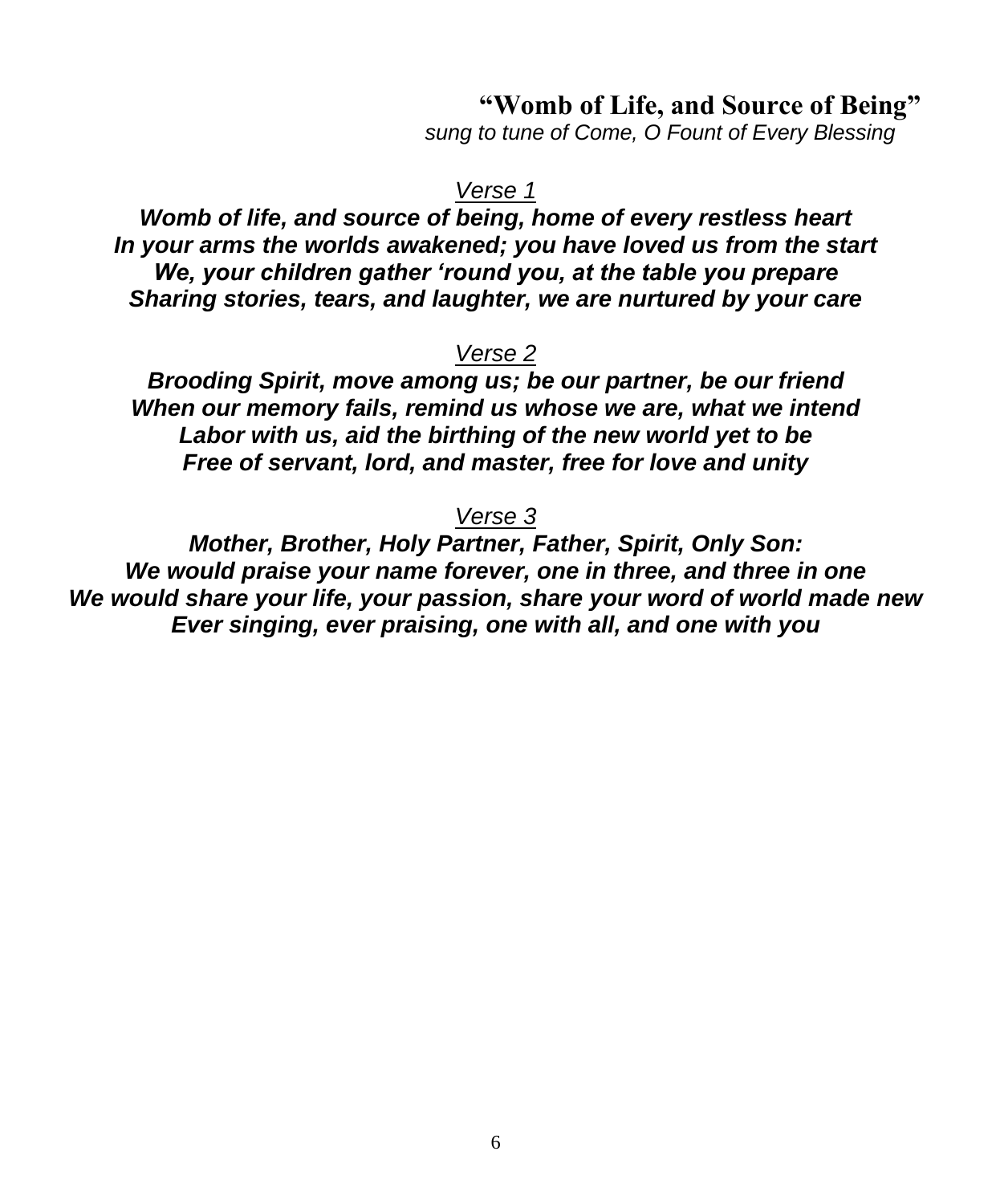# **WORSHIP NOTES**

*Serving us this morning are:*

**Pastor:** Rev. Eric J. Ogi **| Director of Music:** Gary Mattin | **Liturgist:** *Pam Kitterman* **Ministers:** All of us! | **Ushers:** *Roger Jacobson, Gip Seaver, Judy Winter, & Ruth Olle Ushering next Sunday, June 19: Nate & Pam Kitterman, Linda Mason Bulletin cover art is by Kelly Latimore ©2017 | [https://kellylatimoreicons.com](https://kellylatimoreicons.com/)*

# **ANNOUNCEMENTS**

#### Faith in Action to End Mass Shootings*, after worship in Dutton Hall*

In the wake of the senseless acts of violence in Buffalo, NY and Uvalde, TX and a decade of inaction by our leaders since the massacre at Sandy Hook Elementary School, it is clear that people of faith need to turn our thoughts and prayers into action, for as scripture reminds us, "faith without action is dead" (James 2:14-17).

Our local representative in Congress, Adam Kinzinger, recently restated his support for some tighter regulations on gun ownership and has committed to co-sponsor legislation with his colleagues in the House to make this a reality.

Join us after worship this morning in Dutton Hall to write post-cards of gratitude and encouragement to Rep. Kinzinger expressing that as people of faith, we support these measures and expect him to continue working with other representatives to put the lives of vulnerable children and the common good over powerful special interest groups.

#### **Gathering Allies for PRIDE**, *Thursday, June 23, Downtown DeKalb*

June is LGBTQ+ Pride month! As an expression of our commitment to building a world that honors the dignity of all God's beloved children, we are calling together allies in our congregation who would like to march together representing Federated Church in the second annual DeKalb County PRIDE parade on Thursday, June 23. The parade begins at 6:30pm and will take place in downtown DeKalb. *Sign up ASAP via the Weekly Enews or in Dutton Hall and Pastor Eric will reach out with more info!*

#### **June Love Offering — Strengthen the Church Mission**

The *Strengthen the Church* offering in June reflects the shared commitment of people across our denomination, the United Church of Christ, to cooperatively build up the UCC. The funds raised support leadership development, new churches, youth ministry, and innovation in existing Congregations. As God calls our congregations to be the church in new ways, your generosity will plant new churches, awaken new ideas in existing churches and develop the spiritual life in our youth and young adults.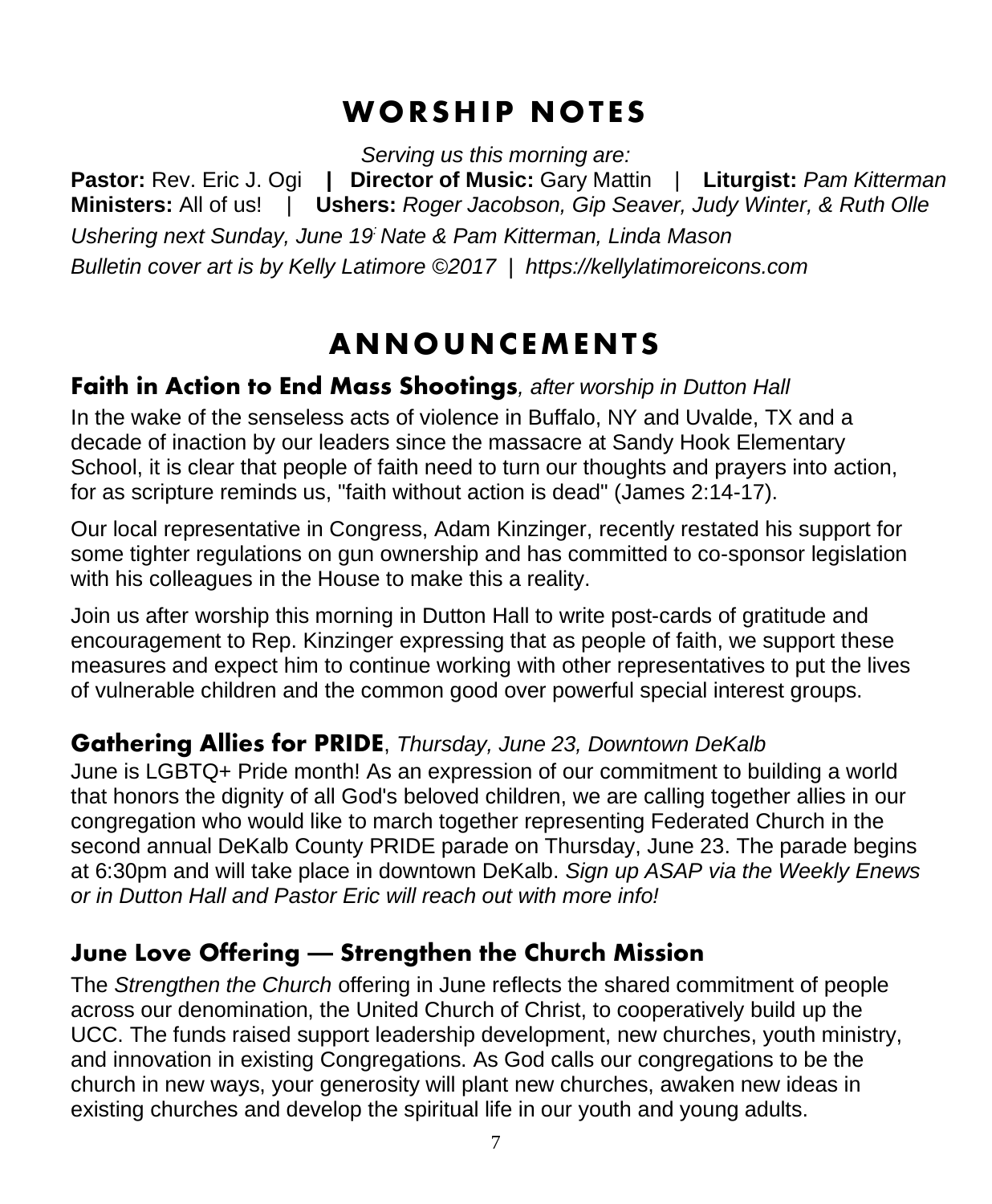# **YOU ARE WELCOME HERE!**

### **A warm WELCOME to those visiting or checking out Federated Church!**

We're glad you're here! Are you looking for more information about who we are and what we do? Would you like to meet Pastor Eric or get connected to others? In your pew-back you will find a yellow bookmark-sized "Connection Card." Fill it out and place it in the offering plate, and we will be in touch with you soon!

**Federated Church is an Open & Affirming Community**. In a time of deep division and vitriolic rhetoric around issues of race, ethnicity, gender, and sexuality, and where the dignity of people living with disabilities or mental health issues are often ignored, demonized, or turned into a joke, we promise to:

*Welcome all people of every age, gender, race, national origin, faith expression, marital status & family structure, sexual orientation, gender identity or gender expression, physical ability, mental or emotional condition, economic and social status, and educational background to share in the life, leadership, ministry, fellowship, worship, sacraments, responsibilities, blessings, and joys of our church family.*

**The Rainbow Flag:** We proudly display a rainbow flag at the front of our sanctuary as a visual declaration of God's extravagant and inclusive love, as well as of our own "promise of welcome" to all people. Our prayer is that all can be their truest selves here. This flag serves as a particular signal that our church is a safe and affirming space for LGBTQ persons to be, to belong, to lead, to question, and to grow in faith.